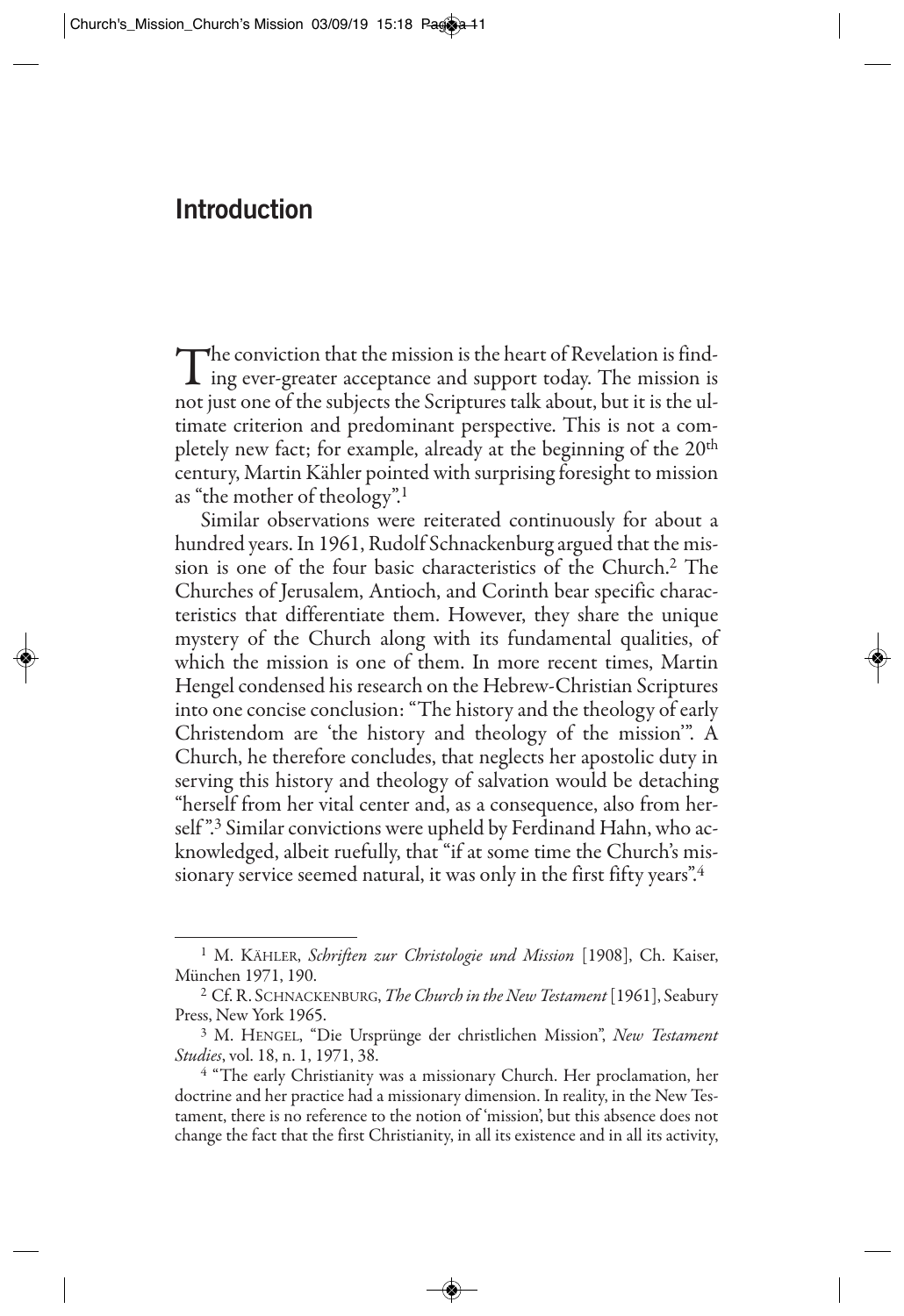## **12** | Introduction

Although several authors claim that the missionary activity of Jesus is not intended to form a new Church but to renew Israel, $\frac{5}{3}$  they all share the certainty that the death and resurrection of Jesus Christ, by its eschatological character, definitively determines the ultimate meaning of human history, with the mission having the task of bearing witness to them. The result is a multiform presentation of Jesus' mission, which is the inauguration of His Kingdom. The biblical texts recall the formation of the disciples, "fishers of men", but also focus on them being with Jesus, sharing His journey, adhering to His word, and to a supranational openness. This multiplicity has not been missed by the New Testament evangelists, whose work features a variety of facets and teachings. Matthew, in particular, puts forward a vision of the mission whereby the fidelity to the Gospel is not similar to the fidelity to a doctrine, but to Jesus Himself who, even though ascended to heaven, always remains with us. For Luke's Acts, the mission is an "ecclesial" commitment, guided by the Spirit and organized around the testimony of the Apostles, often in a context of adversity and suffering.

Among the theologians and the scholars of the New Testament,<sup>6</sup> Hahn observes that the coming of Christ establishes the mission as the service of the Church, opening the way to the eschatological event of salvation,7 while according to David Bosch "the New Testament has to be understood as a missionary document".8 Therefore,

was determined by this reality. If at some time the Church's missionary service seemed natural, it was only in the first fifty years" (F. HAHN, *Mission in the New Testament* [1965], SCM Press, London 1981). See also K. KERTELGE (ed.), *Mission im Neuen Testament*, Herder, Freiburg-Basel-Wien 1982.

<sup>5</sup> Cf. R. PESCH, "Voraussetzungen und Anfänge der urchristlichen Mission", in K. KERTELGE (ed.), *Mission im Neuen Testament*, 26.

<sup>6</sup> Another scholar who deserves to be mentioned in this context is Eckhard J. Schnabel, the author of the two volume-work *Early Christian Mission*, focused on *Jesus and the Twelve*, and *Jesus, Paul and the Early Church*, InterVarsity Press, Downers Grove 2004. In the first volume, Schnabel distinguishes Jesus's mission to Israel (209-262) from the mission of the twelve Apostles (263-380). Moreover, as far as the life of the Church is concerned, he distinguishes a Church's mission limited to the Jewish world as ultimate horizon (381-542), from a Church that expands its mission to the ends of the world (543-ss). The latter is the kind of Church advocated for by the author. See also E.J. SCHNABEL, *Urchristliche Mission*, Brockhaus, Wuppertal 2002.

<sup>7</sup> Cf. F. HAHN, *Mission in the New Testament*.

<sup>8</sup> D.J. BOSCH, *Transforming Mission. Paradigm Shifts in Theology of Mission*, Orbis Books, New York – Maryknoll 1991, 54. The entire first chapter (15-55) of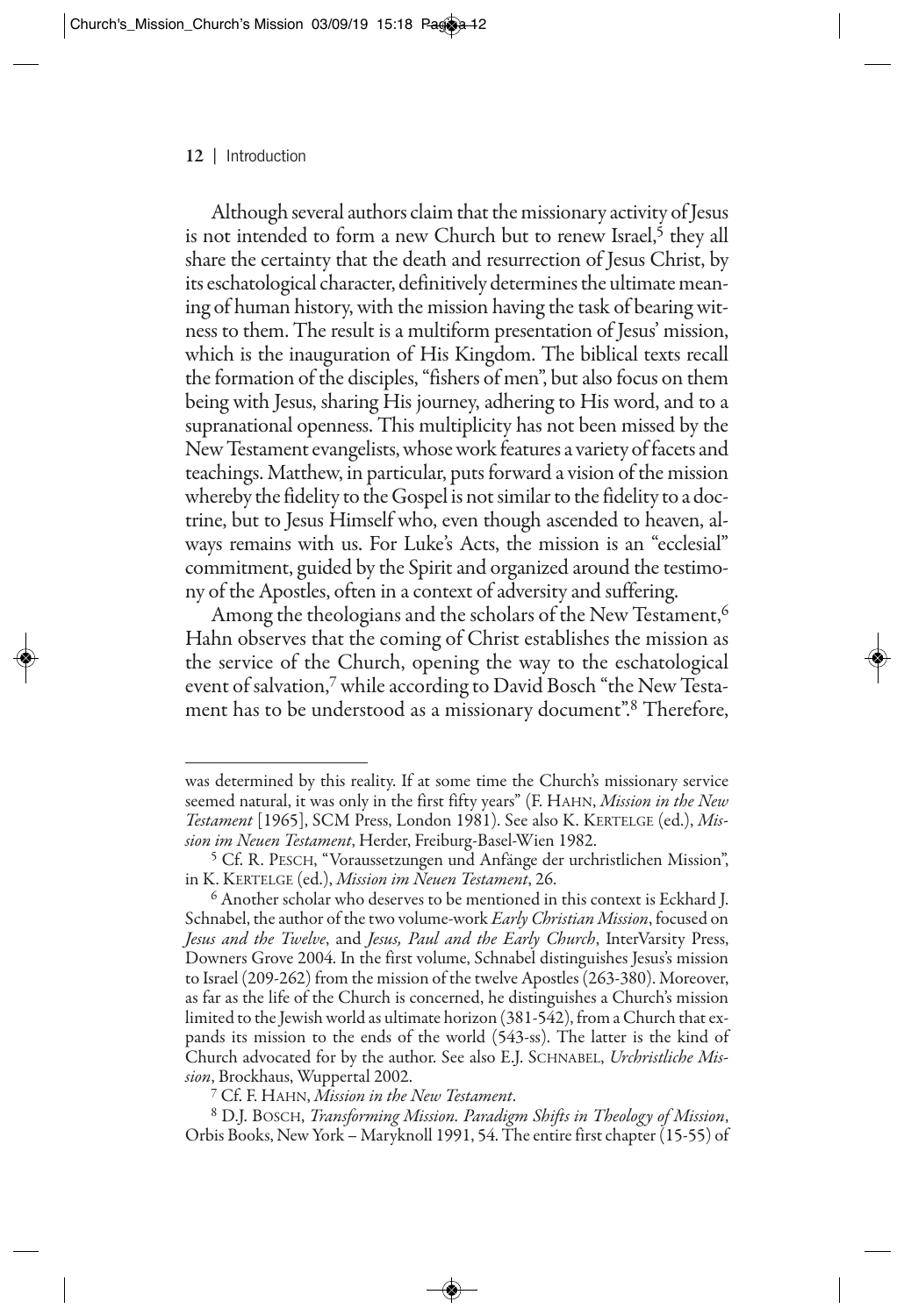it remains to be understood when, why, and how the mission lost its centrality. Elisabeth Schüssler Fiorenza explains the reason for the marginalization of the mission in theological studies as follows: "Many exegetes do not presently perceive the history of early primitive Christianity as the story of a propagandistic-missionary endeavor. Instead they consider the New Testament writings primarily as documents of an inner-Christian doctrinal struggle and they understand early Christian history mainly as a 'confessional' history, as a struggle between different Christian parties and theologians".9

In a few dense pages, Hendrikus Berkhof believes that the ultimate cause of this approach is found in the ecclesial style.10 By identifying the Church with the historical form it adopted in a given era and in a given society, spreading the Gospel to the whole world was certainly considered a duty of the Church, but what pertained to the history and life of the peoples to be evangelized were of no cultural and religious interest.

The geographical discoveries of the 16<sup>th</sup> century brought along a remarkable missionary effort also in the theoretical field. Notwithstanding this progress, it failed to fill the already existing abyss between mission and ecclesiastical theology. In addition, no real change occurred not even when missionary groups were set up to create a 'science of the mission' in the first-half of the 20th century. Centered on the role of the missionary, that attempt had an approach more justificatory and practical, rather than theoretical. It was only after World War II, with the establishment of the World Council of Churches and the Second Vatican Council, that a really new phase began.

Mission cannot be understood as a practical tool for something else: the salvation of souls, the *plantatio ecclesiae* or the Christianization of the world. As a fundamental act of God, the mission is a value in itself. It is in fact so central that the Church itself, and its

Bosch's work – titled purposely "Reflections on the New Testament as a Missionary Document" – is dedicated to support this conclusion.

<sup>19</sup> E. SCHÜSSLER FIORENZA (ed.), *Aspects of Religious Propaganda in Judaism and Early Christianity*, University of Notre Dame Press, Notre Dame, IN 1976, 1.

<sup>10</sup> H. BERKHOF, *The Doctrine of the Holy Spirit: The Annie Kinkead Warfield Lectures, 1963-1964,* John Knox Press, Richmond, VA 1964 (Italian edition: Lo *Spirito Santo e la Chiesa: la dottrina dello Spirito Santo*, Jaca Book, Milano 1971, 38-40).